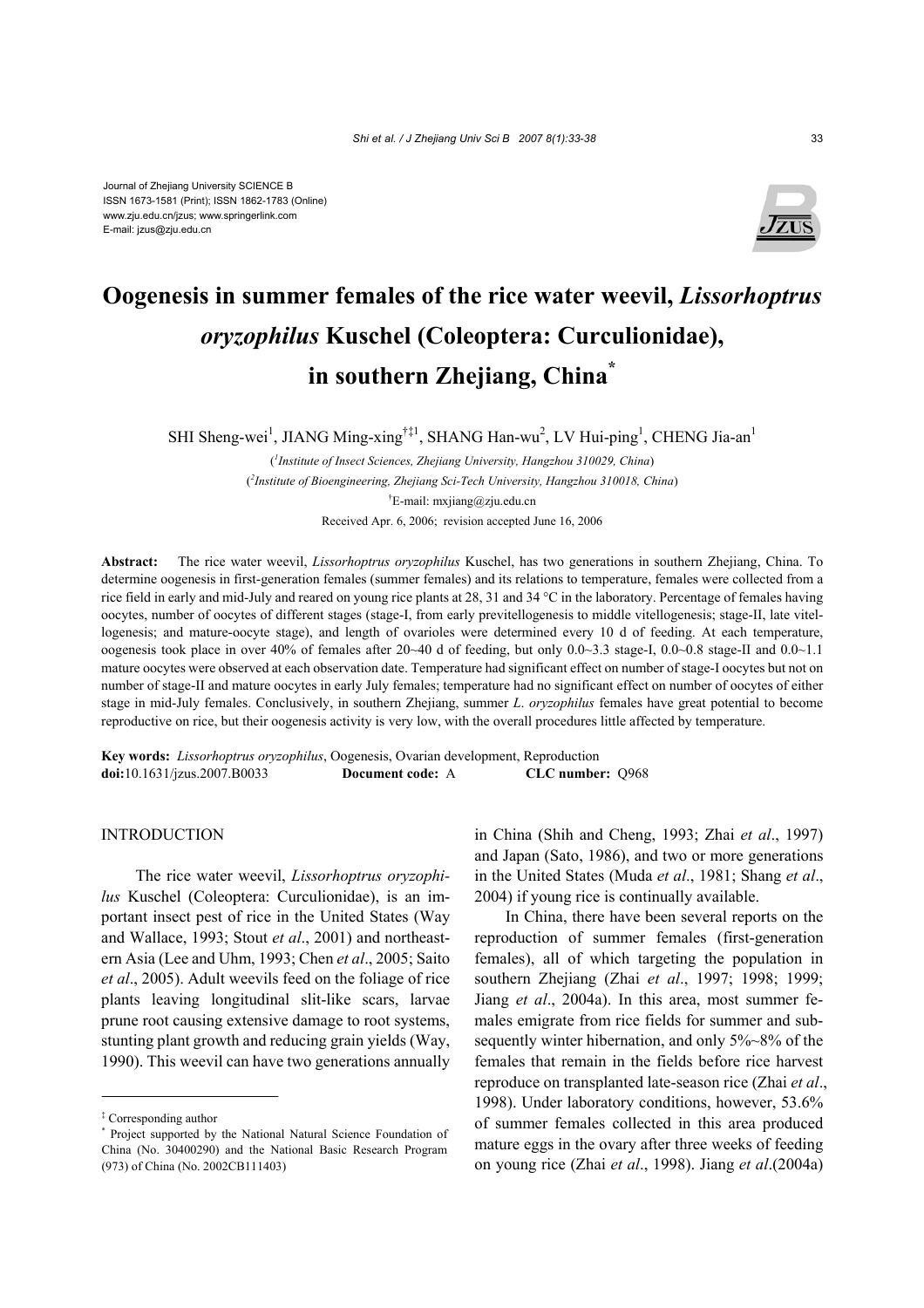also observed a rapid increase in ovipositing individuals after feeding of summer females on plants extended to three weeks. These reproductive females deposit 7~20 eggs under favorable laboratory conditions (Jiang *et al*., 2004a). Summer reproduction of this weevil is greatly affected by food quality and temperature. Their reproductive development was more rapid feeding on the grasses *Echinochloa crusgalli* (L.) Beauv., *Leptochloa chinensis* (L.) Nees. and rice seedlings than on ineffective tillers of aging rice (Zhai *et al*., 1998), more rapid feeding on young rice seedlings than on old ones (Jiang *et al*., 2004a). When given young rice seedlings, more productive individuals could be produced at 35 °C than at 25 and 30 °C (Zhai *et al*., 1998).

Overall the ecology of reproduction in summer *L. oryzophilus* females is well known but much is less clear about its precise physiological bases. In the present study, oogenesis and ovarian development were quantified in summer females at different temperatures, aiming at enriching our understanding on their reproductive physiology.

## MATERIALS AND METHODS

## **Insects**

Summer *L*. *oryzophilus* females were collected in a rice filed (0.08 ha) located in Yueqing (28.1° N, 120.9° E), southern Zhejiang. In this area, only parthenogenetic females occur. Rice is normally grown in two seasons, transplanted in early May and around end of July respectively. The weevil has two generations annually, attacking the early- and late-season rice respectively; the first generation can attain high densities and causes economic loss, while density of the second generation is very low (Zhai *et al*., 1997).

Rice plants (cv. Zhongsi 2, the National Rice Research Institute, China) were transplanted in early May 2005 and spaced 18~20 cm apart, with three plants per hill. Normal water management and fertilization were resorted to, no insecticides were applied to the field throughout the growth season. In this field, the authors observed that the majority of summer females emerged during early July. As reproductive behavior of summer females is related to collection time (Jiang *et al*., 2004a), they were collected in early July and mid-July separately. Collection was conducted by gently placing a ferrous plate  $(35 \text{ cm} \times 50 \text{ cm} \times 3.5 \text{ cm})$  near to the base of the plants and patting the plants at 15~20 cm height.

## **Temperature treatments and adult rearing**

Three temperatures were used, 28, 31 and (34±1) °C, which is typical of summer temperatures in Yueqing. The collected females were placed in 2.5 cm diameter, 20 cm long glass tubes containing tap water to  $6~\sim$ 7 cm depth, three  $10~\sim$ 14 d old rice plants (cv. Shanyou 63), and 10 females per tube. Then, they were maintained in climatically controlled chambers at each of the three temperatures with a photoperiod of 16 h:8 h (light:dark). Plants in tubes were replaced every 3~4 d with new plants.

# **Quantitative determination of oogenesis and ovarian development**

Oocyte number and ovariole length were determined after feeding for 10, 20 and 30 d in the females collected in early July, and after feeding for 10, 20, 30 and 40 d in the females collected in mid-July. According to Kurihara and Matsuzaki (1989), we divided the oocytes in summer weevils into three groups based on their age and morphology. The first group was in early previtellogenic to middle vitellogenic stages, 100~300 µm in length. The second group was in late vitellogenic stage, >300 µm in length; oocyte volume had not reached the maximum, and chorion formation had not completed. The third group was mature eggs, ca. 600 µm in length with maximum volume. For descriptive convenience below, the three groups of oocytes were named as stage-I, stage-II and mature oocytes, respectively.

At each observation date, females were sampled (*n*=20~30 in most samplings) randomly from tubes at each temperature. Abdomen of sampled females was dissected on a glass slide with a small drop of saline  $(9.0 \text{ g NaCl}, 0.2 \text{ g KCl}, 0.2 \text{ g CaCl}_2 \text{ and } 4.0 \text{ g sucrose})$ per 1 L), ovaries were exposed by grasping the tip of the abdomen with fine forceps and gently pulling the reproductive organs in a posterior direction until free from other tissues. Then, morphology of each oocyte in ovarioles and egg calyxes was observed under a dissecting microscope, and number of oocytes falling in each stage was counted. Thereafter, the ovariole end was grasped and pulled gently across a thin layer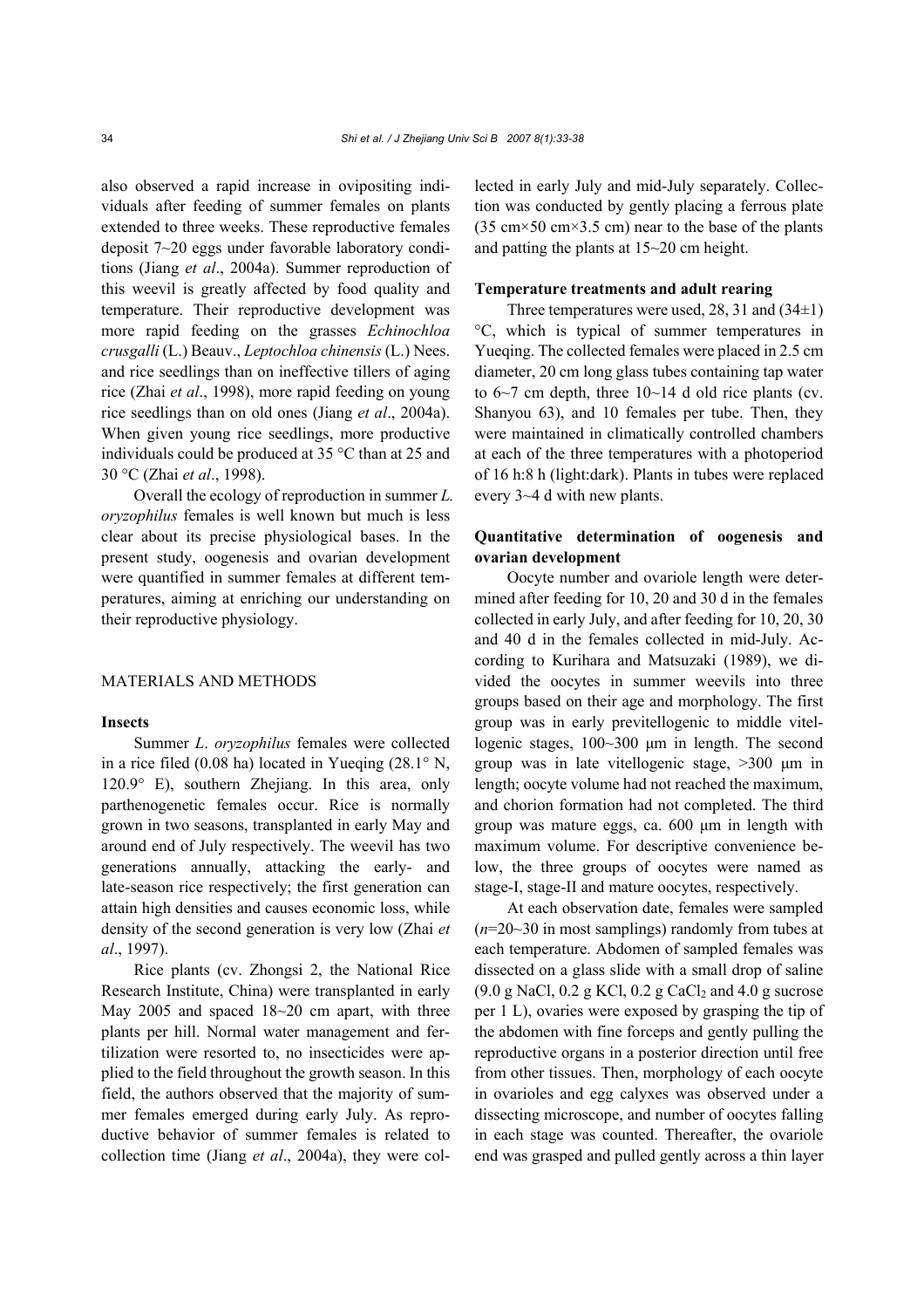## **Data analyses**

For females subjected to each temperature and feeding-duration combination, percentage of individuals having oocytes (oogenesis percentage) and mean value of oocyte number and ovariole length were calculated. Chi-square tests were conducted to analyze effects of temperature on oogenesis percentage at the level *P*=0.05. A two-way analysis of variance (ANOVA) was conducted to analyze effects of temperature and feeding duration on oocyte number and ovariole length. Before subjected to ANOVA, values were transformed using square root (sqrt): sqrt( $n+1$ ) and sqrt( $n$ ) for oocytes number and ovariole length, respectively. Tukey test was used to compare means from three or more treatments, and *t* test to compare means from two treatments, at the level *P*=0.05 (SPSS, 1999).

## RESULTS AND DISCUSSION

For females collected in early July, oocytes occurred in a similar percentage (45.8%~57.7%) of females after 20 d of feeding at different temperatures, and occurred in 72.4% and 88.2% after 30 d at 28 and 31 °C, respectively. No significant (*P*>0.05) effect of temperature on these percentages was observed (Table 1). However, for females collected in mid-July, percent oogenesis increased as temperature increased, with a significant (*P*<0.05) effect of temperature

observed in females feeding for 20 and 30 d (Table 1).

The above results suggest that relations between oogenesis in summer *L*. *oryzophilus* females and temperature may vary with time, their oogenesis appears to be more temperature-sensitive during later times. Such reproductive behavior changes along with time were also detected in a previous study (Jiang *et al*., 2004a), where females collected later (in mid-July) oviposited earlier than those collected earlier (in late June and early July) when given young rice in the laboratory. The reasons responsible for these differences are not clear to date.

It is still unclear as to the actual proportion of summer females that can reproduce on late-season rice in southern Zhejiang. This proportion was below 10% according to the estimation of Zhai *et al*.(1998). Under laboratory conditions, however, it appeared to be much higher with the maximum estimated to be about 70% (Jiang *et al*., 2004a), and this estimation was supported by the present study where oogenesis took place in about 70% of summer females after 20~40 d of feeding at 28  $^{\circ}$ C (Table 1).

For early-July females, temperature affected significantly  $(P<0.05)$  only the number of stage-I oocytes, but not significantly (*P*>0.05) the number of stage-II or mature oocytes (Table 4); at higher temperatures more stage-I oocytes were observed in the females feeding for 20 and 30 d (Table 2). For mid-July females, temperature had no significant (*P*>0.05) effect on the number of oocytes of either stage (Table 4), but more stage-I oocytes were also observed at higher temperatures in the females feeding for 20 and 30 d (Table 3). This indicates that more stage-I oocytes can be produced at higher temperatures in the regime of 28~34 °C, although the overall

**Table 1 Percentage of summer** *L. oryzophilus* **females having oocytes after a period of feeding on rice at different temperatures**

| Adult source                                               | Feeding days | Females having oocytes (%) |                |           | Chi-square tests |    |          |
|------------------------------------------------------------|--------------|----------------------------|----------------|-----------|------------------|----|----------|
|                                                            |              | 28 °C                      | $31^{\circ}$ C | 34 °C     |                  | df | P        |
| from<br>Collected<br>a<br>rice<br>field in early July 2005 | 10           | 0.0(20)                    | 0.0(20)        | 0.0(20)   |                  |    |          |
|                                                            | 20           | 45.8(24)                   | 57.7(26)       | 50.0(26)  | 0.730            | 2  | 0.694    |
|                                                            | 30           | 72.4 (29)                  | 88.2 (17)      |           | 1.577            |    | 0.209    |
| from<br>Collected<br>a<br>rice<br>field in mid-July 2005   | 10           | 0.0(20)                    | 0.0(20)        | 0.0(20)   |                  |    |          |
|                                                            | 20           | 43.3(30)                   | 53.3 (30)      | 87.1 (31) | 13.610           | 2  | $0.001*$ |
|                                                            | 30           | 60.0(30)                   | 93.3 (30)      | 96.7(30)  | 17.760           | 2  | $0.000*$ |
|                                                            | 40           | 67.7(31)                   | 87.5(8)        | 100.0(5)  | 3.204            | 2  | 0.201    |

Values in parentheses were the number of females observed. \* indicates significant effects of temperature on oogenesis percentage (*P*<0.05)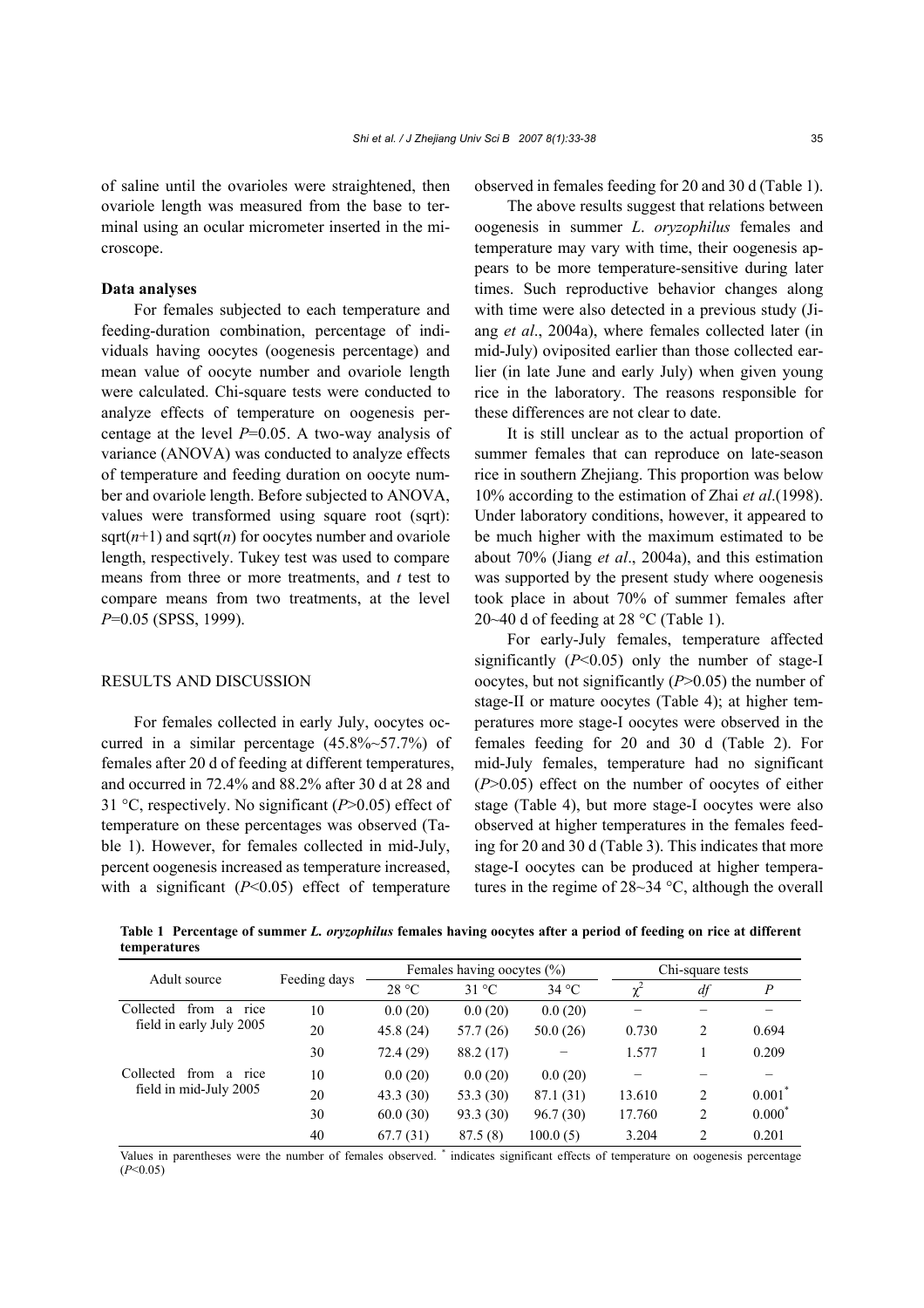|                           | Feeding days | 28 °C                       | $31^{\circ}$ C      | 34 °C              |
|---------------------------|--------------|-----------------------------|---------------------|--------------------|
| No. of stage-I oocytes    | 10           | $0.0 \pm 0.0 b$             | $0.0 \pm 0.0$ b     | $0.0 \pm 0.0 b$    |
|                           | 20           | $1.3 \pm 0.4$ a             | $1.7 \pm 0.4$ a     | $2.7 \pm 0.8$ a    |
|                           | 30           | $0.3 \pm 0.2$ bB            | $2.5 \pm 0.8$ aA    |                    |
| No. of stage-II oocytes   | 10           | $0.0 \pm 0.0$               | $0.0 \pm 0.0$       | $0.0 \pm 0.0 b$    |
|                           | 20           | $0.4 \pm 0.2$               | $0.4 \pm 0.2$       | $0.8 \pm 0.3$ a    |
|                           | 30           | $0.1 \pm 0.1$               | $0.2 \pm 0.1$       |                    |
| No. of mature oocytes     | 10           | $0.0 \pm 0.0$               | $0.0 \pm 0.0 b$     | $0.0 \pm 0.0$      |
|                           | 20           | $0.4 \pm 0.3$               | $0.1 \pm 0.1$ ab    | $0.3 \pm 0.2$      |
|                           | 30           | $0.1 \pm 0.1$               | $0.7 \pm 0.4$ a     |                    |
| Ovariole length $(\mu m)$ | 10           | $169.5\pm4.8$ b             | $183.0 \pm 6.2 b$   | $179.3 \pm 4.6 b$  |
|                           | 20           | $248.4 \pm 12.2$ a          | $248.5 \pm 9.2$ a   | $254.6 \pm 10.1$ a |
|                           | 30           | $197.9 \pm 11.0 \text{ bB}$ | $240.8 \pm 14.4$ aA |                    |

**Table 2 Number of oocytes and length of ovarioles in summer** *L. oryzophilus* **females after a period of feeding on rice at different temperatures: females collected in early July 2005** 

In a row, means followed by the same uppercase letter were not significantly different (*P*>0.05); in a column, means followed by the same lowercase letter were not significantly different (*P*>0.05). Rows or columns without letters indicate no significant difference among means  $(P>0.05)$ 

**Table 3 Number of oocytes and length of ovarioles in summer** *L. oryzophilus* **females after a period of feeding on rice at different temperatures: females collected in mid-July 2005** 

|                           | Feeding days | 28 °C                | $31^{\circ}$ C       | 34 °C                     |
|---------------------------|--------------|----------------------|----------------------|---------------------------|
| No. of stage-I oocytes    | 10           | $0.0 \pm 0.0 b$      | $0.0 \pm 0.0 b$      | $0.0 \pm 0.0 b$           |
|                           | 20           | $1.4 \pm 0.4$ aB     | $2.3 \pm 0.5$ aAB    | $3.3 \pm 0.4$ aA          |
|                           | 30           | $0.6 \pm 0.2$ abB    | $1.8 \pm 0.5$ aAB    | $2.8 \pm 0.6$ aA          |
|                           | 40           | $1.7 \pm 0.4$ a      | $1.1 \pm 0.8$ ab     | $0.0 \pm 0.0 b$           |
| No. of stage-II oocytes   | 10           | $0.0 + 0.0$          | $0.0 \pm 0.0 b$      | $0.0 \pm 0.0 b$           |
|                           | 20           | $0.3 \pm 0.2$        | $0.5 \pm 0.2$ a      | $0.6 \pm 0.2$ a           |
|                           | 30           | $0.0 \pm 0.0$        | $0.2 \pm 0.1$ ab     | $0.1 \pm 0.0$ ab          |
|                           | 40           | $0.1 \pm 0.0$        | $0.0 \pm 0.0$ ab     | $0.0 \pm 0.0$ ab          |
| No. of mature oocytes     | 10           | $0.0 \pm 0.0$        | $0.0 \pm 0.0 b$      | $0.0 \pm 0.0$             |
|                           | 20           | $0.3 \pm 0.2$        | $1.1 \pm 0.4$ a      | $0.7 \pm 0.3$             |
|                           | 30           | $0.0 + 0.0$          | $0.2\pm0.1$ b        | $0.2 \pm 0.2$             |
|                           | 40           | $0.2 \pm 0.1$        | $0.0 \pm 0.0 b$      | $0.0 \pm 0.0$             |
| Ovariole length $(\mu m)$ | 10           | $167.5 \pm 2.9$ c    | $155.2 \pm 5.2 b$    | $157.0 \pm 3.4$ c         |
|                           | 20           | $231.1 \pm 13.5$ abB | $258.1 \pm 16.3$ aAB | $287.2 \pm 12.8$ aA       |
|                           | 30           | $198.1\pm9.9$ bcB    | $254.3 \pm 8.1$ aA   | $246.3\pm 6.6 \text{ bA}$ |
|                           | 40           | $238.2 \pm 11.0$ a   | $267.3 \pm 21.8$ a   | $263.3 \pm 9.0$ ab        |

In a row, means followed by the same uppercase letter were not significantly different  $(P>0.05)$ ; in a column, means followed by the same lowercase letter were not significantly different (*P*>0.05). Rows or columns without letters indicate no significant difference among means  $(P>0.05)$ 

oogenesis in summer females appeared to be little affected by temperature.

For both early and mid-July females, feeding durations had significant (*P*<0.05) effect on the number of oocytes of each stage (Table 4). But in each feeding-duration treatment, only 0.0~3.3 stage-I,  $0.0~0.8$  stage-II and  $0.0~1.1$  mature oocytes were observed at each temperature (Tables 2 and 3). This indicates that very few oocytes are produced in summer females although their oogenesis can take place in over 40% of individuals. Such a weak oogenesis in summer females should have contributed a lot to the low density of their offspring on late-season rice in southern Zhejiang.

Both temperature and feeding duration had significant (*P*<0.05) effect on ovariole length of both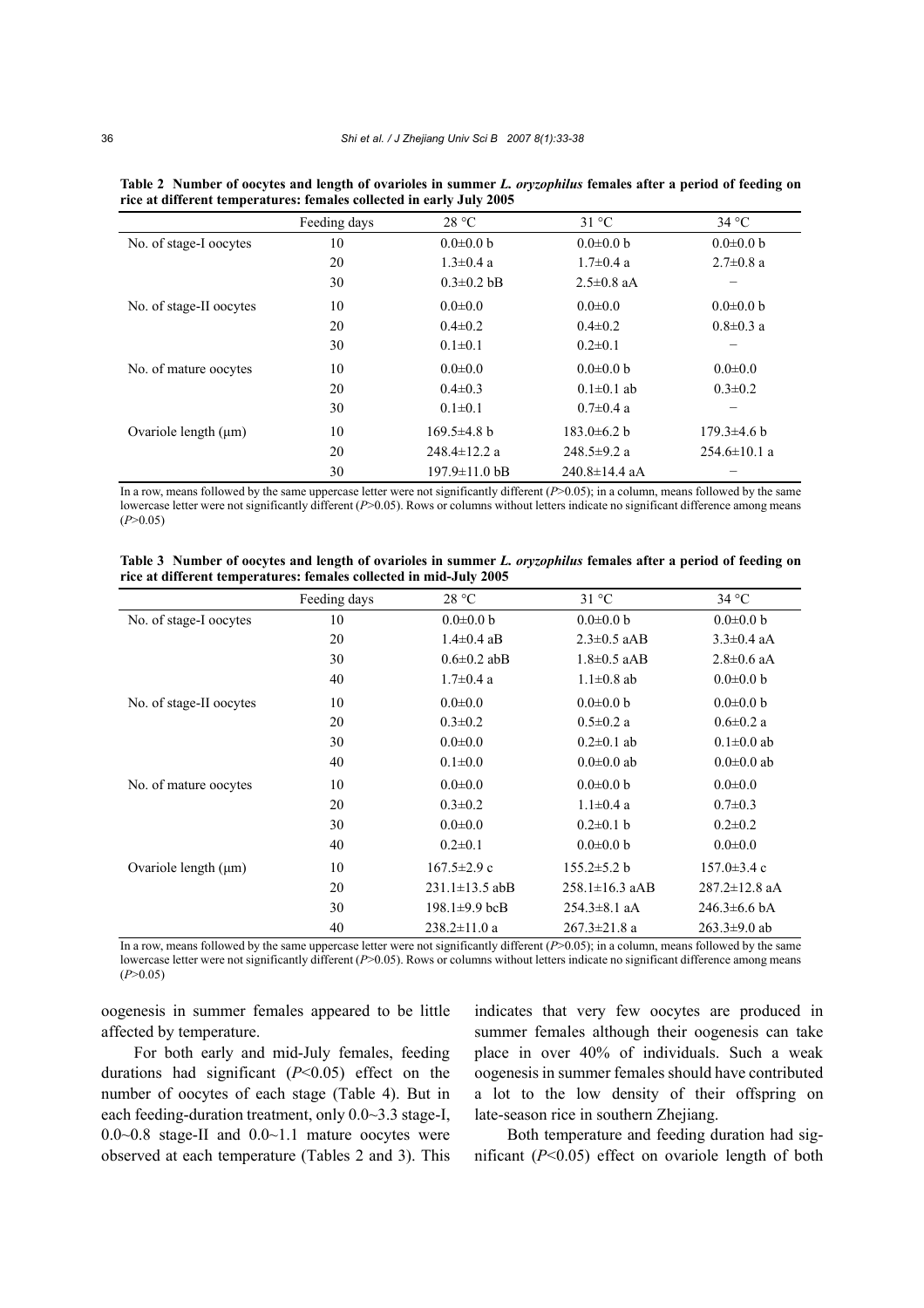| Dependant variables     | Source       |                | Females collected in early July |                |                | Females collected in mid-July |                  |  |
|-------------------------|--------------|----------------|---------------------------------|----------------|----------------|-------------------------------|------------------|--|
|                         |              | df             | F                               | $\overline{P}$ | df             | F                             | $\boldsymbol{P}$ |  |
| No. of stage-I oocytes  | T            | $\overline{c}$ | 3.457                           | $0.034$ *      | $\overline{c}$ | 1.338                         | 0.264            |  |
|                         | FD.          | 2              | 16.023                          | $0.000^*$      | 3              | 19.722                        | $0.000*$         |  |
|                         | $T\times FD$ | 3              | 2.494                           | 0.062          | 6              | 3.213                         | $0.005*$         |  |
| No. of stage-II oocytes | T            | 2              | 1.063                           | 0.348          | $\overline{c}$ | 0.515                         | 0.598            |  |
|                         | FD.          | 2              | 7.534                           | $0.001*$       | 3              | 8.683                         | $0.000*$         |  |
|                         | $T\times FD$ | 3              | 0.720                           | 0.541          | 6              | 0.496                         | 0.811            |  |
| No. of mature oocytes   | T            | 2              | 0.461                           | 0.631          | $\overline{2}$ | 0.908                         | 0.404            |  |
|                         | FD.          | 2              | 4.260                           | $0.016^*$      | 3              | 8.459                         | $0.000^*$        |  |
|                         | $T\times FD$ | 3              | 2.085                           | 0.104          | 6              | 1.248                         | 0.282            |  |
| Ovariole length         | T            | $\overline{2}$ | 3.226                           | $0.042^*$      | $\overline{c}$ | 6.888                         | $0.001^*$        |  |
|                         | FD.          | $\overline{c}$ | 41.966                          | $0.000^*$      | 3              | 44.866                        | $0.000*$         |  |
|                         | $T\times FD$ | 3              | 1.692                           | 0.171          | 6              | 2.878                         | $0.010^{*}$      |  |
|                         |              |                |                                 |                |                |                               |                  |  |

T: Temperature; FD: Feeding duration. \* indicates significant effects of temperature at the level *P*=0.05

early and mid-July females (Table 4). Ovarioles of early July females were significantly (*P*<0.05) longer at 31 °C than at 28 °C after feeding for 30 d (Table 2); ovarioles of mid-July females were significantly ( $P<0.05$ ) longer at 34 °C than at 28 °C after feeding for 20 d, and longer at 31 °C and 34 °C than at 28 °C after feeding for 30 d (Table 3). Ovarioles elongated significantly at each temperature as feeding extended from 10 to 20 d (Tables 2 and 3).

*L***.** *oryzophilus* **females described in Tables 2 and 3**

Summer reproductive capacity of *L*. *oryzophilus* may have geographic differences. At Taoyoung (25.1° N, 121.2° E) of Taiwan, about two summer females and eight offspring larvae were ever observed at the peak on per hill of late-season rice (Shih and Cheng, 1993). However, in southern Zhejiang, there were only  $0.1~0.4$  summer females and  $0.6~1.0$  offspring larvae on per hill of late-season rice (Zhai *et al*., 1997; 1999). In Louisiana, densities of summer females and their offspring appear to be much higher than those reported in Asian areas (Shang *et al*., 2004). We suggest that reproduction in summer females be compared among geographic populations with emphasis both on their potential of developing into reproductive individuals and on their subsequent oogenetic activity (number of oocytes produced in ovaries).

Our earlier studies found that overwintered *L*. *oryzophilus* females could lay an average of over 45 eggs (Jiang and Cheng, 2003a; 2003b). Summer females could lay 60 eggs after they previously experienced 15 °C for 50 d (Jiang *et al*., 2004b). Compared with these females, the fecundity of summer females is apparently much lower, and they appear to be in a "transitional" state between diapause and reproduction. Significance of the formation of such females to their life history is unknown.

## ACKNOWLEDGEMENT

We thank Zheng Xuehao of Yueqing Plant Quarantine Station, Zhejiang for managing the experimental rice field and assisting in insect collections.

## **References**

- Chen, H., Chen, Z.M., Zhou, Y.S., 2005. Rice water weevil (Coleoptera: Curculionidae) in mainland China: invasion, spread and control. *Crop Prot.*, **24**(8):695-702. [doi:10. 1016/j.cropro.2004.12.005]
- Jiang, M.X., Cheng, J.A., 2003a. Effects of starvation and absence of free water on the oviposition of overwintered adult rice water weevil, *Lissorhoptrus oryzophilus*  Kuschel (Coleoptera: Curculionidae). *Int. J. Pest Manage.*, **49**(2):89-94. [doi:10.1080/09670870210000 28901]
- Jiang, M.X., Cheng, J.A., 2003b. Feeding, oviposition and survival of overwintered rice water weevil (Coleoptera: Curculionidae) adults in responses to nitrogen fertilization of rice at seedling stage. *Appl. Entomol. Zool.*, **38**(4):543-549. [doi:10.1303/aez.2003.543]
- Jiang, M.X., Zhang, W.J., Cheng, J.A., 2004a. Reproductive capacity of first-generation adults of the rice water weevil